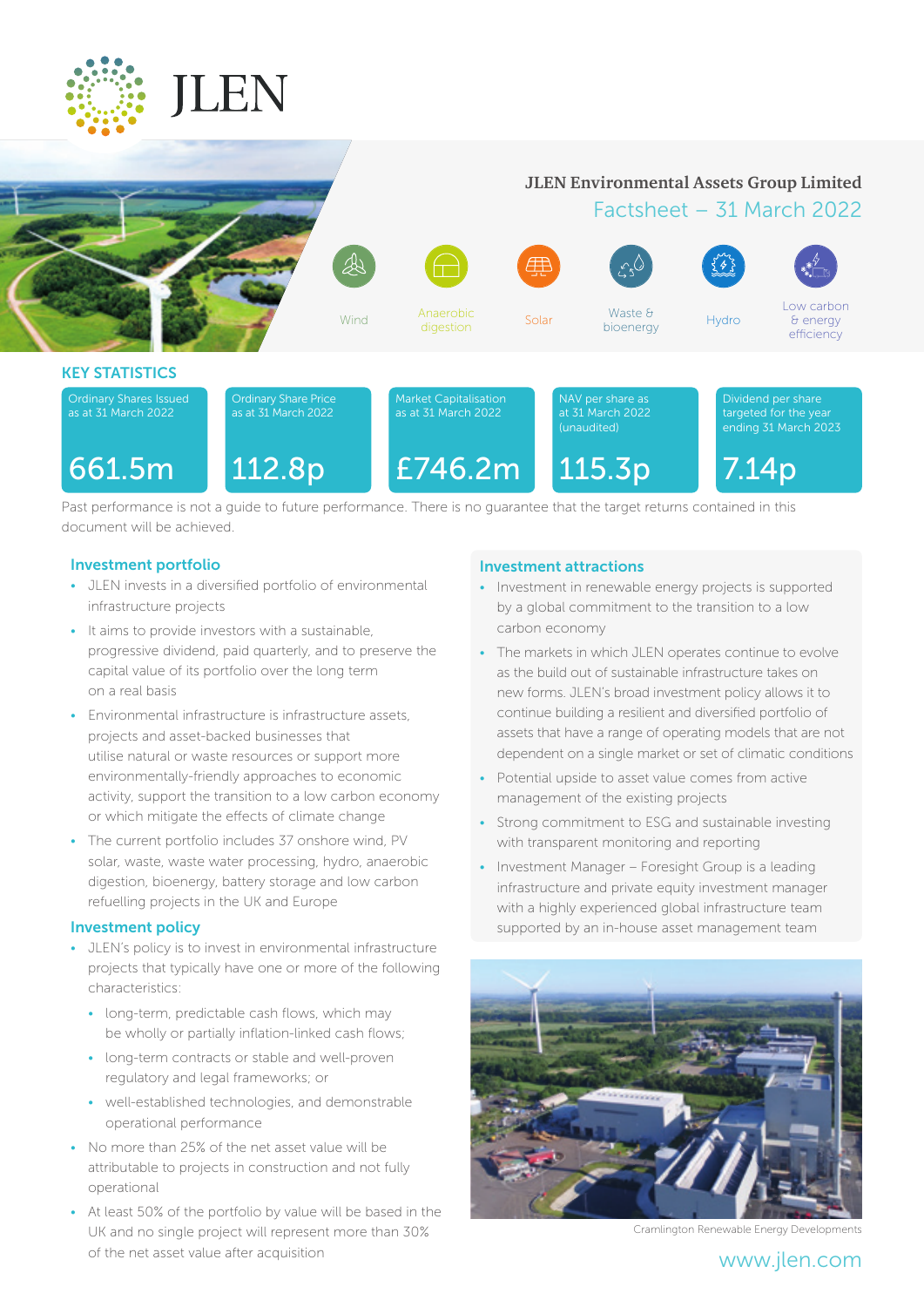

# **JLEN Environmental Assets Group Limited** Factsheet –31 March 2022





| Portfolio as estimated<br>at 31 March 2022                                | Projects       | MW capacity |
|---------------------------------------------------------------------------|----------------|-------------|
| Wind                                                                      | 11             | 161.0       |
| AD                                                                        | 9              | 50.2        |
| Solar<br>毌                                                                | 6              | 80.2        |
| Waste and bioenergy<br>$\mathcal{L}_2$                                    | 6              | 64.3        |
| Hydro                                                                     | $\overline{c}$ | $3.8^{(1)}$ |
| Low carbon and<br>$\bullet$ $\overline{\phantom{a}}$<br>energy efficiency | 3              | n/a         |
| Total                                                                     | 37             | 359.5       |

(1) Includes co-located battery storage.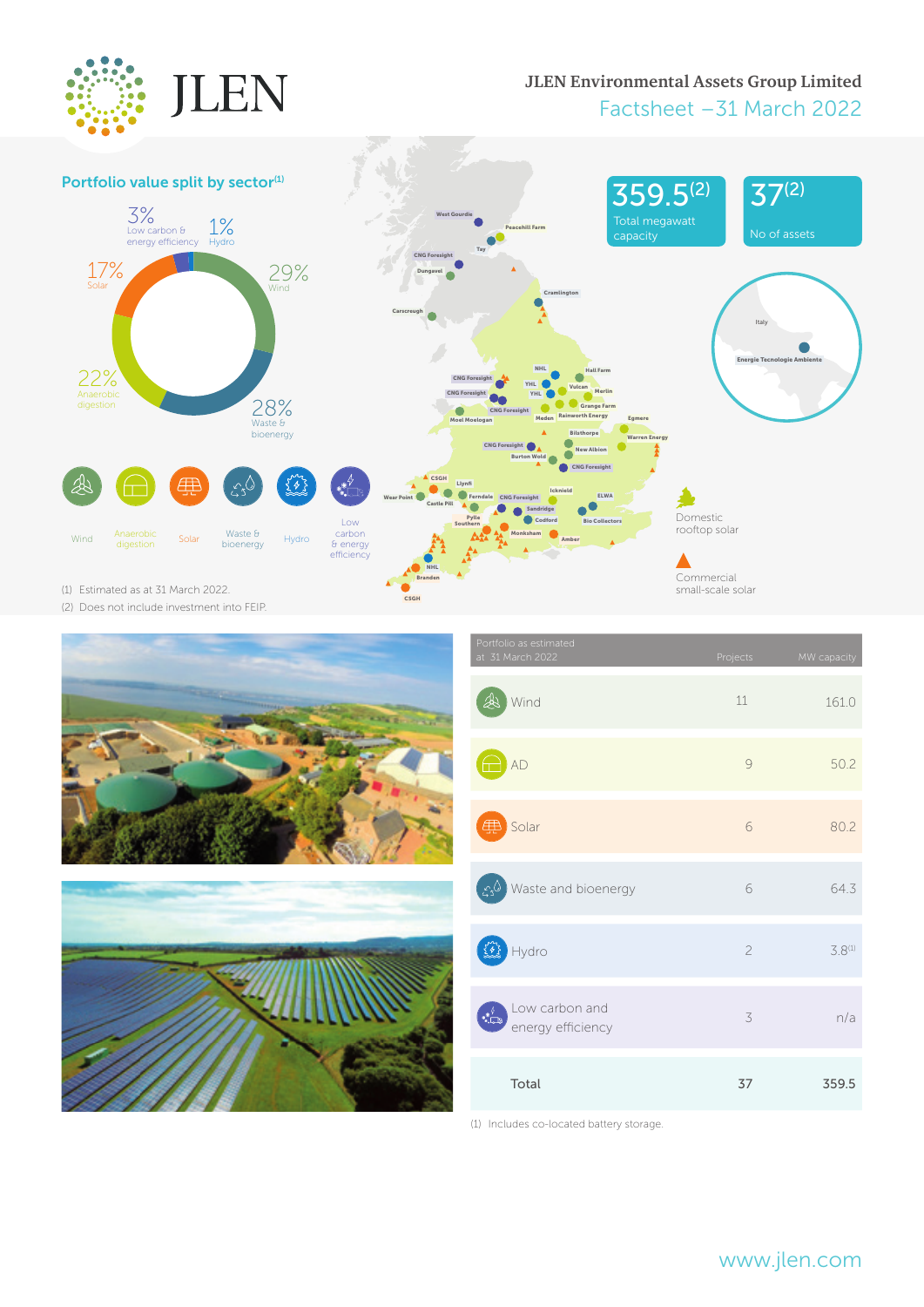

# ENVIRONMENTAL, SOCIAL & GOVERNANCE

JLEN's portfolio is forecast to deliver, per year<sup>[(1)]</sup> >580,000

And

>345,000 MWh electricity MWh biomethane tCO<sub>2</sub>e avoided

(1) Forecasts are not a reliable indicator of future performance.

# And avoid emissions of

>445,000

>200,000

Equivalent to

ESG objectives

# Promote the efficient use of resources

To invest into projects that manage the through utilisation of renewable resources,

# Develop positive relationships with the communities in which

JLEN works To encourage positive relationship‑building between portfolio assets and the

# Ensure effective, ethical governance across the portfolio To manage portfolio assets in a way that

# Environmental performance 2020/21





 $\frac{1}{2}$ >445,000 GHG emissions avoided (tCO<sub>2</sub>e)

 $\sum_{k=1}^{n}$ >140,000 waste recycled (tonnes)

>37.5 wastewater treated (billion litres)



Social performance 2020/21 Governance performance 2020/21





35

health and safety audits